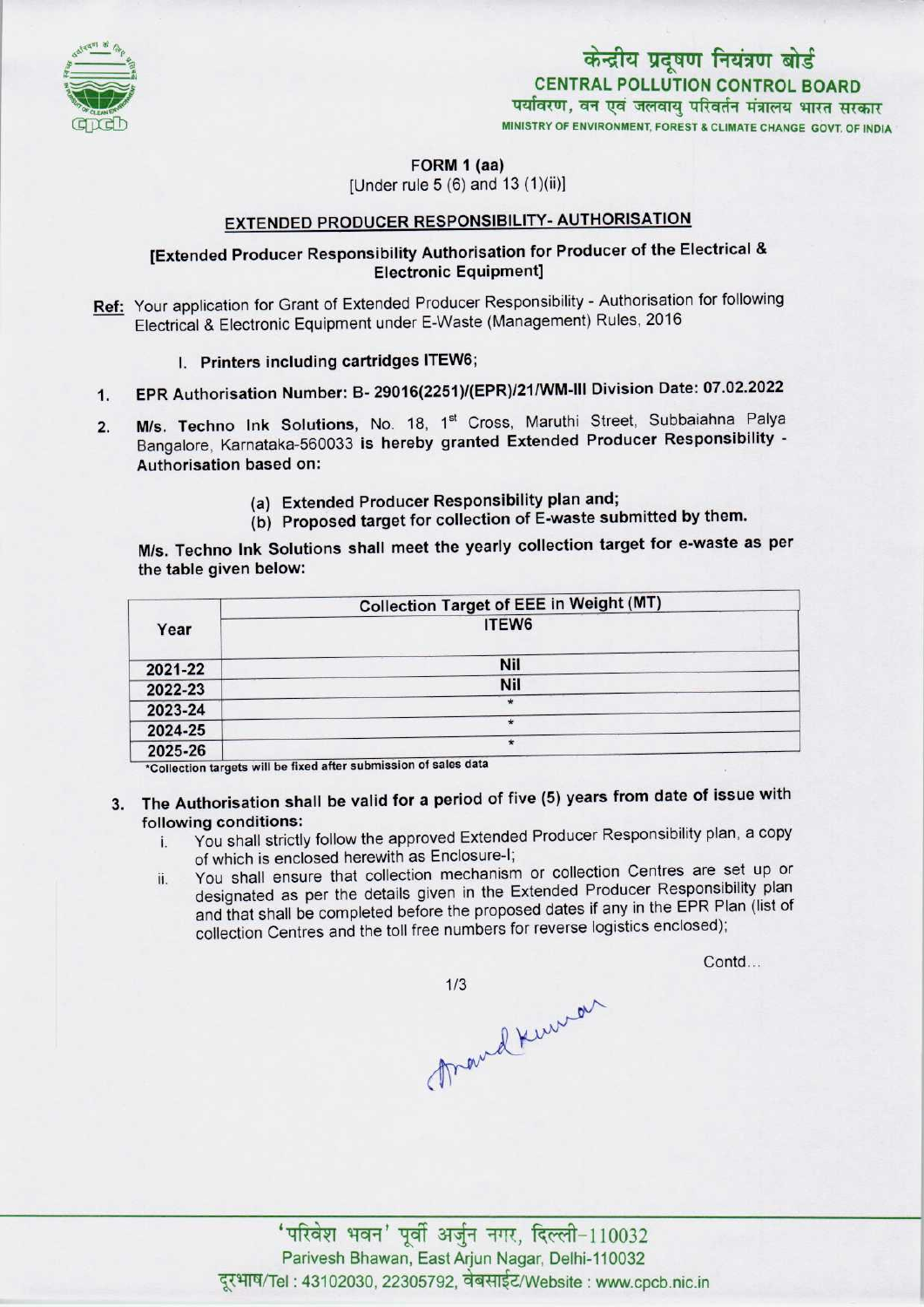

#### From pre page...

- iii. You shall ensure that all the collected e-waste is channelized to your dismantler/recycler M/s Global Waste Solutions, Khasra No 71/22/2/1, 74/3/1, Khewat No 216, Khatauni No 323, Ram Nagar Hadbast No 6 Tehsil Ganaur, Sonepat, Sonipat, Haryana, 131001 and record shall be maintained at dismantler/recycler and at your end.
- iv. You shall maintain records, in Form-2 of these Rules, of e-waste and make such records available for scrutiny by Central Pollution Control Board;
- v. You shall file annual returns in Form-3 to the Central Pollution Control Board on or before 30th day of June following the financial year to which that returns relates.

# vi. General Terms & Conditions of the Authorisation:

- a. The authorisation shall comply with provisions of the Environment (Protection) Act, 1986 and the E-waste (Management) Rules,2016 made there under;
- b.The authorisation or its renewal shall be produced for inspection at the request of an officer authorised by the Central Pollution Control Board;
- c.Any change in the approved Extended Producer Responsibility plan should be informed to Central Pollution Control Board within 15 days on which decision shall be communicated by Central Pollution Control Board within sixty days,
- d. It is the duty of the authorised person to take prior permission of the Central Pollution Control Board to close down any collection centre/points or any other facility which are part of the EPR plan;
- e.An application for the renewal of authorisation shall be made as laid down in subrule (vi) of rule of 13(1) the E- Waste (Management) Rules, 2016;
- f. The Board reserves right to cancel/amend/revoke the authorisation at any time as per the policy of the Board or Government.

#### vii. Additional Conditions: -

- a) That the applicant will submit annual sales data along with annual returns;
- b) That the applicant has to ensure that the addresses of collection points provided by them in their EPR Plan are correct and traceable and the collection points/centres are functional;
- c) That the applicant will submit revised application for grant of EPR Authorisation in case of applicant adding/changing PRO or changing its EPR Plan;
- d)That the applicant has to ensure that the e-waste collected at collection That the applicant has to ensure that the c waste concerned by the application should Fract the application and the during the system and the endead of the EPR plan;<br>an application for the renewal of authorisation shall be made the system (wi) of rule of 13(1) the E - Waste (Management) Rules, 2<br>he Board r le and the collection<br>of EPR Authorisation in<br>R Plan;<br>collected at collection<br>the application should<br>Conte

2/3<br>fravel kurrer